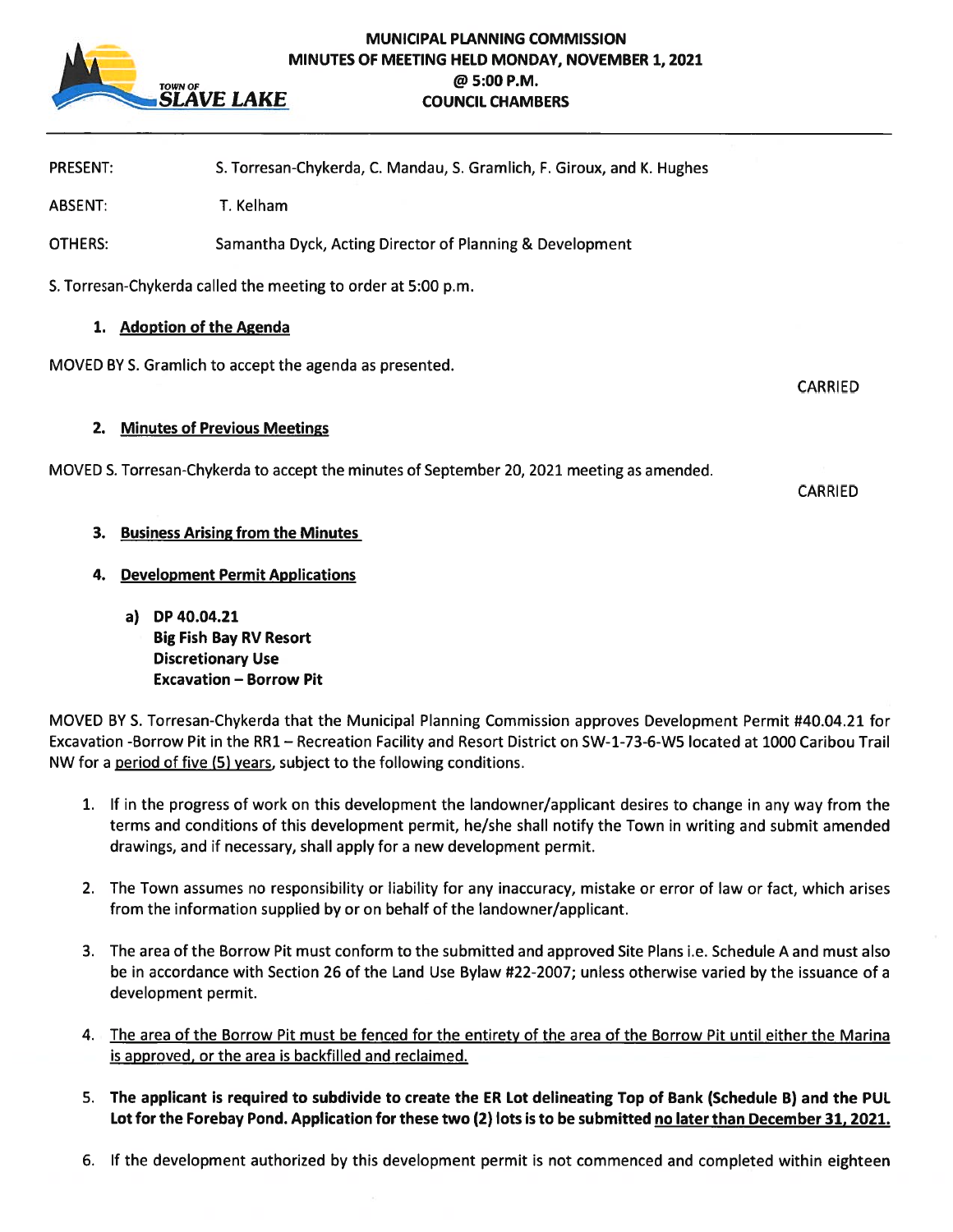(18) months from the date of issuance of this development permit, the permit is deemed to be VOID unless an extension has been granted by the Development Authority or the Municipal Planning Commission. It is the landowner/applicant's responsibility to advise the Town if the development will not be completed within the 18 month time frame and reques<sup>t</sup> an extension.

7. The Development is to comply with all Municipal, Provincial and Federal Codes and Regulations. The landowner/applicant is to obtain all necessary permits (building, fire, electrical, plumbing gas, and other disciplines) required under the authority of the Alberta Safety Codes Act from an accredited agency prior to proceeding with any construction. The issuance of this development permit does not exemp<sup>t</sup> the landowner/applicant from any additional requirements or approvals in any of the disciplines.

## PERMIT COMPLIANCE

8. The Landowner and applicant shall comply with the Town's Development Standards and Procedures, the Town's Policies and Procedures, the Town's municipal bylaws, the Alberta Safety Codes Act, all applicable federal and provincial legislation and any conditions of caveat, covenant, easement, or other instrument registered on title to the lands.

## PUBLIC LANDS

- 9. The landowner/applicant is responsible for ensuring that all improvements on the lot, such as building, driveway, etc., do not interfere with fire hydrants, storm drains, light standards, or utility easements, etc., and landowner/applicant will be held responsible for damage he or his contractors may cause.
- 10. Prior to construction proceeding, any existing damage to sidewalks, roads or public utility services is to be reported to the Town or the landowner/applicant will be held responsible for damage.
- 11. Any existing public landscaped areas that are damaged during construction are to be repaired to their original condition by the landowner/applicant.

# GENERAL CONDITIONS

- 12. The landowner/applicant and any other contractors working on this development are to be properly licensed by the Town and/or the Province.
- 13. The landowner/applicant shall ensure that the construction site remains in <sup>a</sup> tidy and orderly condition and that construction debris and materials are contained within the boundaries of the parcel and not permitted to scatter to neighbouring parcels.
- 14. In the event that fill material is required, the landowner/applicant is responsible to ensure that suitable fill material is used, that suitable procedures are implemented, and special foundation requirements are considered where lots require more than 1 meter of fill to the specified grades. Special testing and/or advice from a professional Geotechnical Engineer may be requested where any structural components are to be founded on fill materials.
- 15. The applicant is required to do weed control at least four times between May 1st and September 30th each year This entails the mowing of all accessible areas and spraying those areas that are inaccessible to <sup>a</sup> mower.
- 16. The applicant is required to pump out the Borrow Pit when the depth of the water reaches 150mm.

ADDITIONAL NOTES: (not conditions of the Development Permit)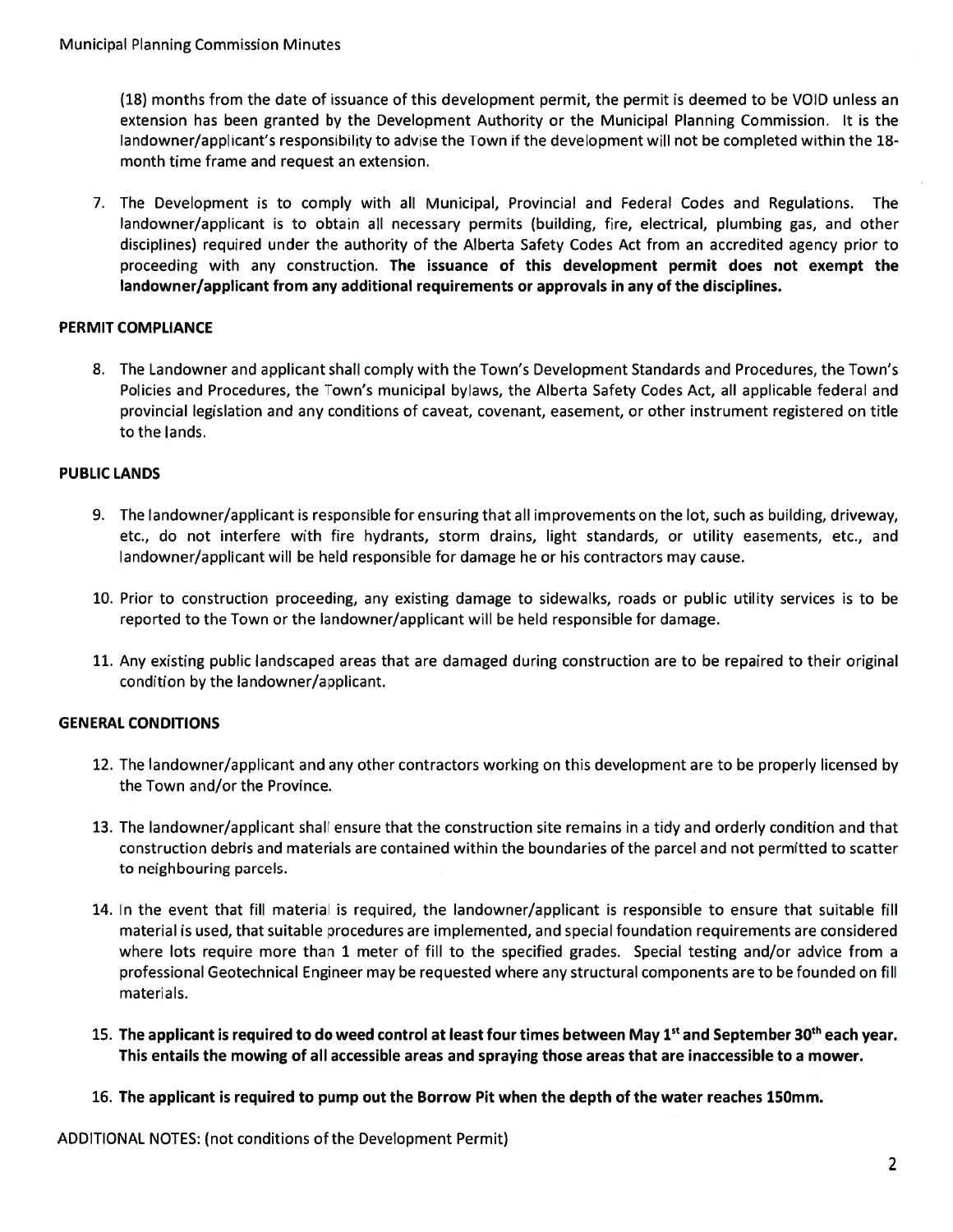- $\bullet$  If you require <sup>a</sup> time extension in order to complete your development, please contact the Planning Department at 780-849-8004.
- If at the end of the five years, the applicant wishes to extend this use, they must apply to the Municipal Planning Commission for an extension to be done in one (1) year increments.
- $\bullet$ Please remember to CALL BEFORE YOU DIG by contacting Alberta 1st Call at 1-800-242-3447 or CLICK BEFORE YOU DIG at http://albertaonecall.com.

CARRIED

b) DP98.1O.21 Shayne Samoil (True Balance Chiropractic) Discretionary Use Medical and Health Offices — Outpatient

MOVED BY S. Gramlich that the Municipal Planning Commission approves Development Permit #98.10.21 for the Occupancy of Space for <sup>a</sup> Medical and Health Offices -Outpatient (True Balance Chiropractic) in the I —Institutional District on Lot 3, Block 3, Plan 912 3751 located at 405 — 6 Avenue SW subject to the following conditions.

- 1. If in the progress of work on this development the landowner/applicant desires to change in any way from the terms and conditions of this development permit, he/she shall notify the Town in writing and submit amended drawings, and if necessary, shall apply for <sup>a</sup> new development permit.
- 2. The Town assumes no responsibility or liability for any inaccuracy, mistake or error of law or fact, which arises from the information supplied by or on behalf of the landowner/applicant.
- 3. If the development authorized by this development permit is not commenced and completed within eighteen (18) months from the date of issuance of this development permit, the permit is deemed to be VOID unless an extension has been granted by the Development Authority or the Municipal Planning Commission. It is the landowner/applicant's responsibility to advise the Town if the development will not be completed within the 18 month time frame and reques<sup>t</sup> an extension.
- 4. The Development is to comply with all Municipal, Provincial and Federal Codes and Regulations. The landowner/applicant is to obtain all necessary permits (building, fire, electrical, <sup>p</sup>lumbing gas, and other disciplines) required under the authority of the Alberta Safety Codes Act from an accredited agency prior to proceeding with any construction. A copy of the Building Permit shall be submitted to the Town. The issuance of this development permit does not exemp<sup>t</sup> the landowner/applicant from any additional requirements or approvals in any of the disciplines.

# PERMIT COMPLIANCE

5. The Landowner and applicant shall comply with the Town's Development Standards and Procedures, the Town's Policies and Procedures, the Town's municipal bylaws, the Alberta Safety Codes Act, all applicable federal and provincial legislation and any conditions of caveat, covenant, easement, or other instrument registered on title to the lands.

#### PUBLIC LANDS

6. The landowner/applicant is responsible for ensuring that all improvements on the lot, such as building, driveway, etc., do not interfere with fire hydrants, storm drains, light standards, or utility easements, etc., and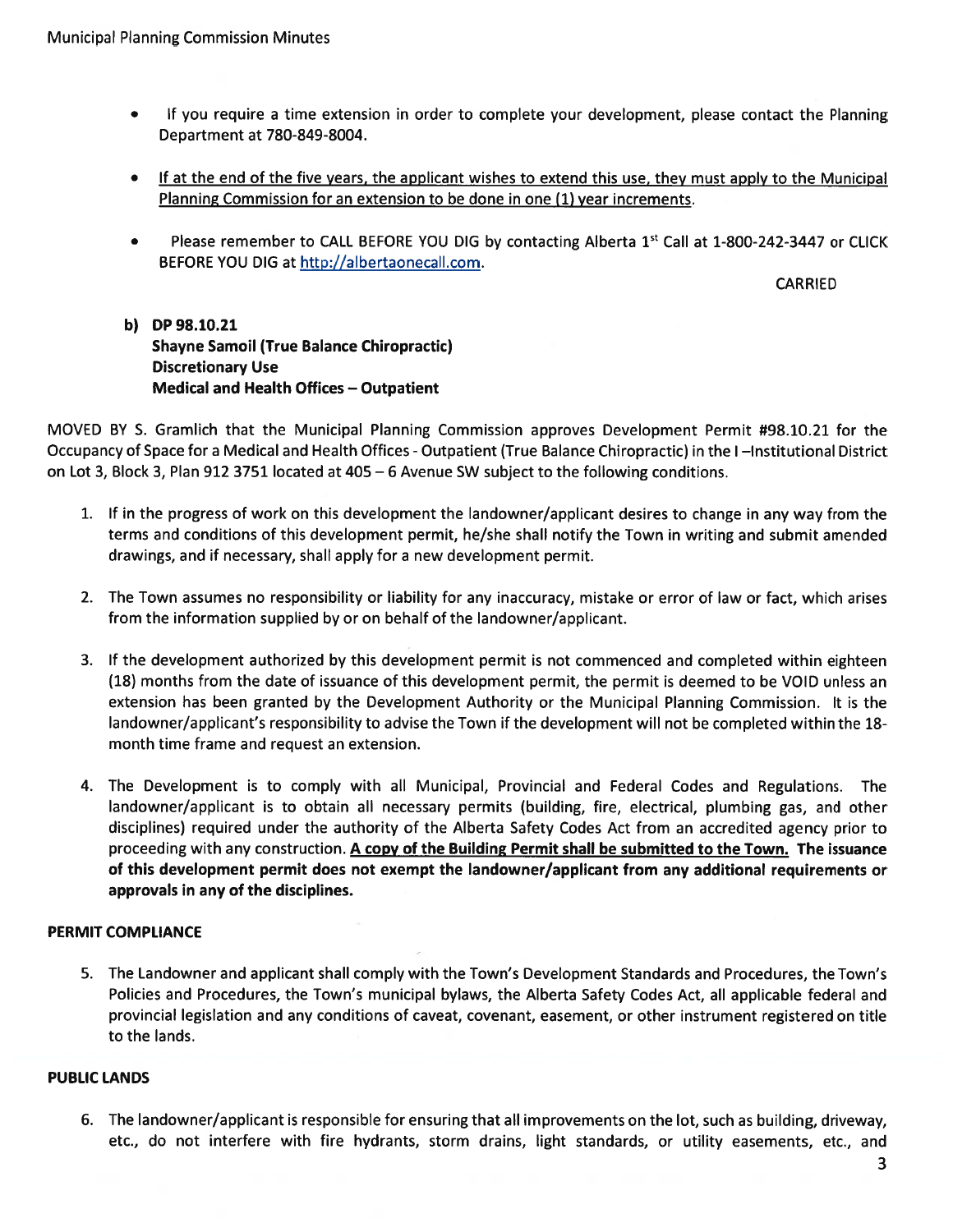landowner/applicant will be held responsible for damage he or his contractors may cause.

- 7. Prior to construction proceeding, any existing damage to sidewalks, roads or public utility services is to be reported to the Town or the landowner/applicant will be held responsible for damage.
- 8. Any existing public landscaped areas that are damaged during construction are to be repaired to their origina condition by the landowner/applicant.

#### SIGNS

- 9. All signs shall be developed in accordance with Part 9 of the Land Use Bylaw #22-2007.
- 10. Signs or advertising structures shall not be erected on or affixed to <sup>a</sup> fence, pole, tree, or any object in <sup>a</sup> public street or private or public place in any district.
- 11. Signs shall not be erected so as to obstruct free and clear vision or vehicular traffic or at any location where it may interfere with, or be confused with, any authorized traffic sign, signal, or device.
- 12. All Signs must contain "Point-of-Sale" Advertising only and must not contain "Third Party" Advertising.

"POINT OF SALE ADVERTISING" means advertising that relates to the name of the occupier of the firm, the nature of the business conducted and/or the goods produced, and/or the main products and services sold or obtainable at the premises on which the advertising is displayed. This definition includes Community Signs.

"THIRD PARTY ADVERTISING SIGN" means <sup>a</sup> sign that contains copy directing attention to <sup>a</sup> business, commodity, service, or entertainment that is conducted, sold, or offered elsewhere than on the site where the sign is located.

#### GENERAL CONDITIONS

- 13. The landowner/applicant and any other contractors working on this development are to be properly licensed by the Town and/or the Province.
- 14. The landowner/applicant shall ensure that the construction site remains in <sup>a</sup> tidy and orderly condition and that construction debris and materials are contained within the boundaries of the parcel and not permitted to scatter to neighbouring parcels.

ADDITIONAL NOTES: (not conditions of the Development Permit)

- • If you require <sup>a</sup> time extension in order to complete your development, please contact the Planning Department at 780-849-8004.
- Any additional signs must be approved under <sup>a</sup> separate development permit. However, signs displayed within buildings, on door plates, door boards or kick plates, and sandwich board signs do not require <sup>a</sup> development permit but must comply with the regulations of the current and prevailing Land Use Bylaw.

Should the applicant/landowner move the business to another location, <sup>a</sup> new Development Permit Application must be submitted and approved prior to occupancy and opening of the business at the new location.

CARRIED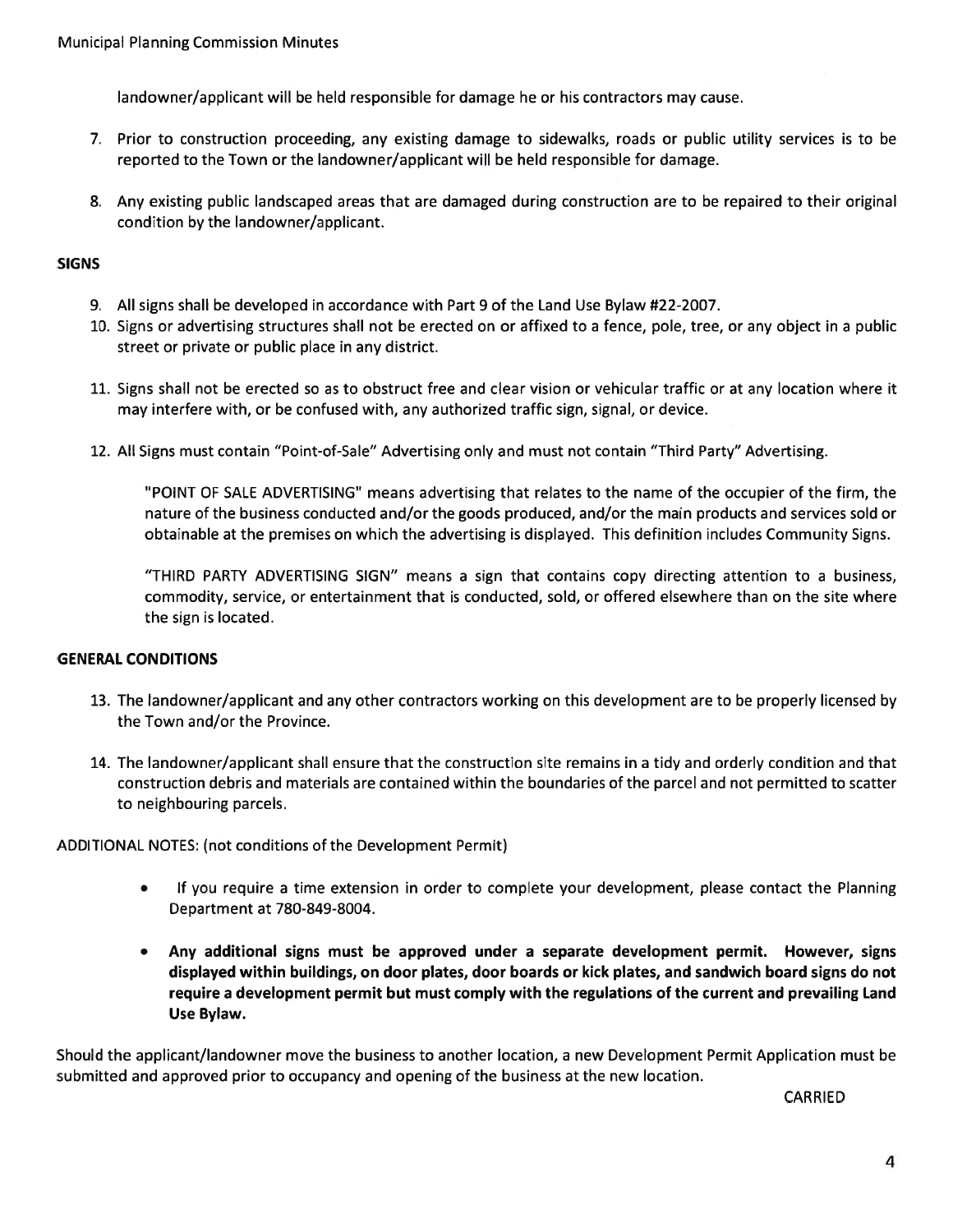# c) DP 101.10.21 Alberta Health Services Discretionary Use Medical and Health Offices — Outpatient

MOVED BY C. Mandau that the Municipal Planning Commission approves Development Permit #62.07.19 for the Occupying Space for Medical and Health Offices — Outpatient, Emergency Services Facility, Protective Services, and Offices Permitted with On-site Uses located on Lot 3, Block 3, Plan 688 NY at 901 — 4 Street NW in the I — Institutional District subject to the following conditions.

- 1. If in the progress of work on this development the landowner/applicant desires to change in any way from the terms and conditions of this development permit, he/she shall notify the Town in writing and submit amended drawings, and if necessary, shall apply for <sup>a</sup> new development permit.
- 2. The Town assumes no responsibility or liability for any inaccuracy, mistake or error of law or fact, which arises from the information supplied by or on behalf of the landowner/applicant.
- 3. If the development authorized by this development permit is not commenced and completed within eighteen (18) months from the date of issuance of this development permit, the permit is deemed to be VOID unless an extension has been granted by the Development Authority or the Municipal Planning Commission. It is the landowner/applicant's responsibility to advise the Town if the development will not be completed within the 18 month time frame and reques<sup>t</sup> an extension.
- 4. The Development is to comply with all Municipal, Provincial and Federal Codes and Regulations. The landowner/applicant is to obtain all necessary permits (building, fire, electrical, plumbing gas, and other disciplines) required under the authority of the Alberta Safety Codes Act from an accredited agency prior to proceeding with any construction. A copy of the Building Permit shall be submitted to the Town. The issuance of this development permit does not exemp<sup>t</sup> the landowner/applicant from any additional requirements or approvals in any of the disciplines.

# PERMIT COMPLIANCE

5. The Landowner and applicant shall comply with the Town's Development Standards and Procedures, the Town's Policies and Procedures, the Town's municipal bylaws, the Alberta Safety Codes Act, all applicable federal and provincial legislation and any conditions of caveat, covenant, easement, or other instrument registered on title to the lands.

# CIVIC ADDRESS

6. The Civic Addresses for the Medical and Health Offices — Outpatient, Emergency Services Facility, Protective Services, and Offices Permitted with On-site Uses shall be as follows: 901 —4 Street NW

# PUBLIC LANDS

- 7. The landowner/applicant is responsible for ensuring that all improvements on the lot, such as building, driveway, etc., do not interfere with fire hydrants, storm drains, light standards, or utility easements, etc., and landowner/applicant will be held responsible for damage he or his contractors may cause.
- 8. Prior to construction proceeding, any existing damage to sidewalks, roads or public utility services is to be reported to the Town or the landowner/applicant will be held responsible for damage.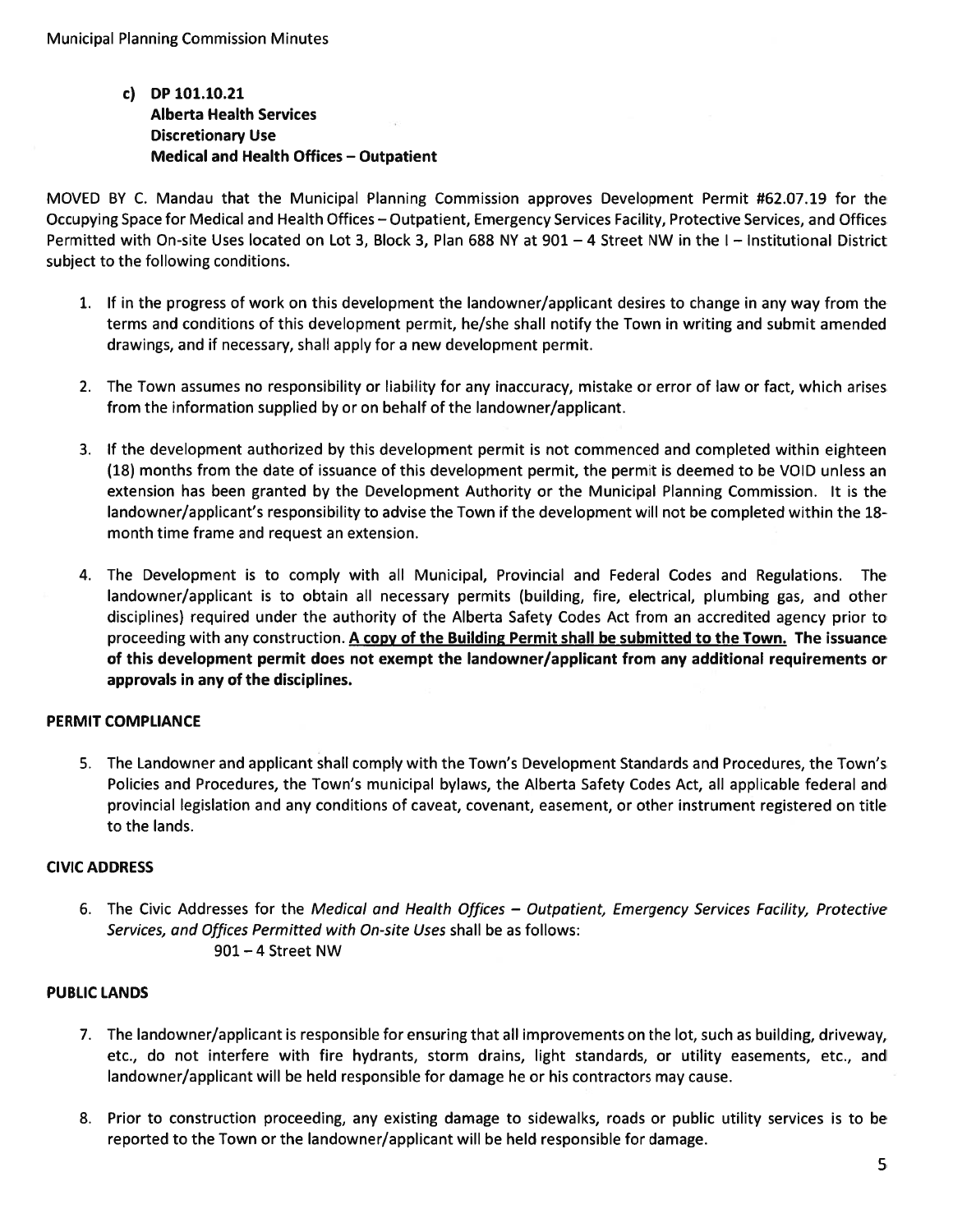9. Any existing public landscaped areas that are damaged during construction are to be repaired to their original condition by the landowner/applicant.

#### GENERAL CONDITIONS

- 10. The landowner/applicant and any other contractors working on this development are to be properly licensed by the Town and/or the Province.
- 11. The landowner/applicant shall ensure that the construction site remains in <sup>a</sup> tidy and orderly condition and that construction debris and materials are contained within the boundaries of the parcel and not permitted to scatter to neighbouring parcels.

ADDITIONAL NOTES: (not conditions of the Development Permit)

- $\bullet$  If you require <sup>a</sup> time extension in order to complete your development, please contact the Planning Department at 780-849-8004.
- Any signs must be approved under <sup>a</sup> separate development permit. However, signs displayed within buildings, on door plates, door boards or kick plates, and sandwich board signs do not require <sup>a</sup> development permit but must comply with the regulations of the current and prevailing Land Use Bylaw.
- Should the applicant/landowner move the business to another location, <sup>a</sup> new Development Permit Application must be submitted and approved prior to occupancy and opening of the business at the new location.
- Any new tenants of this building are required to apply for an Occupying Space Development Permit prior to occupying the space. Any existing tenants who wish to add <sup>a</sup> service or increase the intensity of an existing use or service are required to apply for <sup>a</sup> Change in Use Development Permit prior to adding the service or use. Contacting the Planning Department early can avoid costly complications and delays.

CARRIED

- 5. <u>Land Use Bylaw/Statutory Plan Amendments</u>
	- a) Bylaw #17-2021 Municipal Development Plan Amendment – Redesignation Industrial to Regional Commercial

MOVED BY F. Giroux that the Municipal Planning Commission supports Bylaw #17-2021.

CARRIED

b) Bylaw #18-2021 Southwest Area Structure Plan Amendment — Redesignation Industrial to Commercial

MOVED BY F. Giroux that the Municipal Planning Commission supports Bylaw #18-2021.

CARRIED